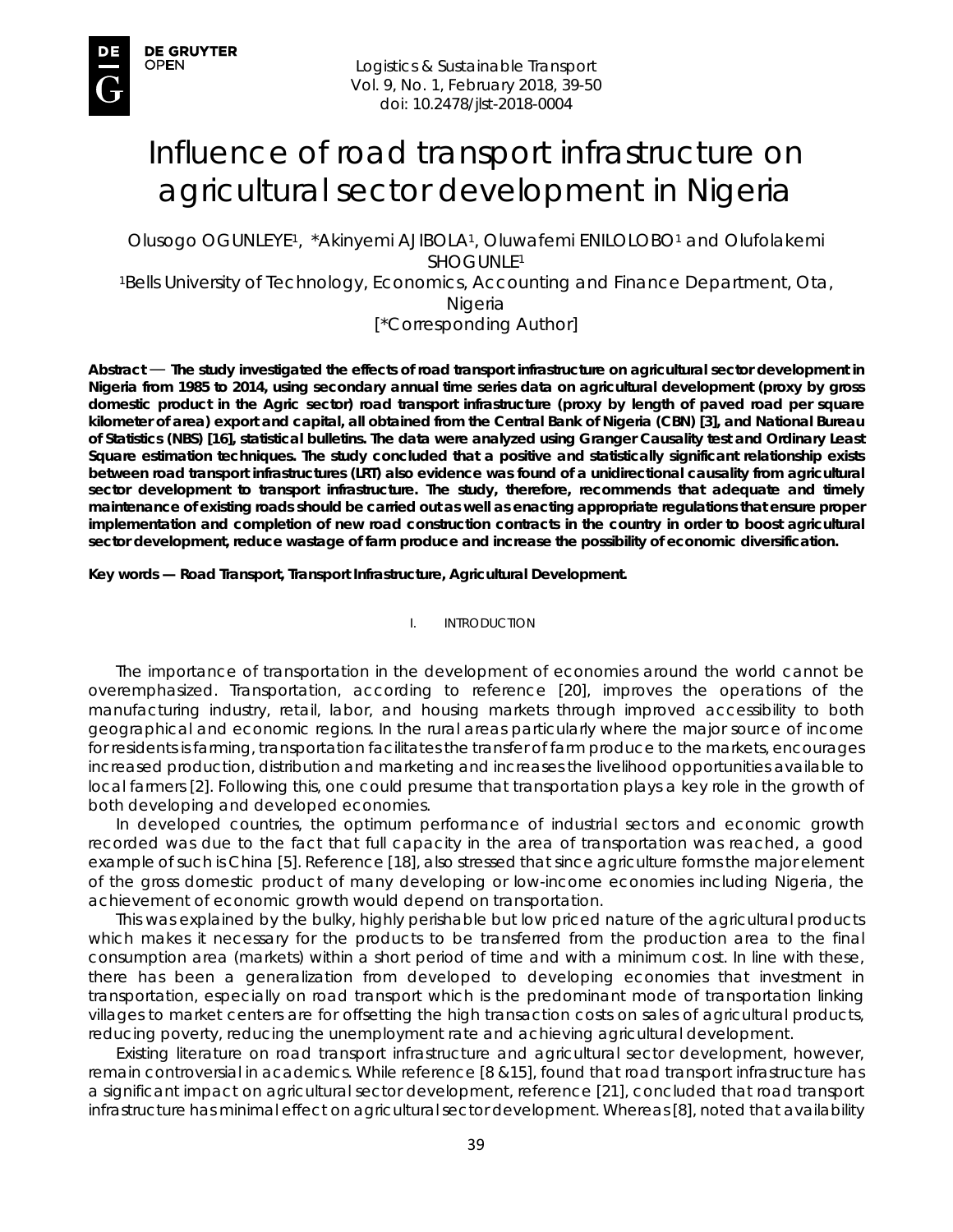of good road transport infrastructure enables an efficient movement of agricultural products, raw materials, finished or semi-finished products, services from the point of production to the market centers. Consequently, this would affect the production, distribution, marketing, consumption, and influence the cost of the commodity consumed and the purchasing power of the consumers.

Reference [21], explained that availability of road transport infrastructures may not be enough to influence agricultural development as there may be other factors responsible for this influence, although the inadequacy and low quality of road transport infrastructure in many communities have serious implications on the agricultural sector development in the country. Nigeria's rural road network, for instance, is one of the least developed in sub-Saharan Africa. In some regions of the country, most of the roads where major farming operations are carried out are inaccessible; the roads are un-surfaced, narrow, poorly drained and winding thereby making it difficult to move produce from the farm to the marketplace. Even when such roads are in a fair condition, there is a problem of poor maintenance, lack of adequate execution capacity, lack of suitable materials and management problems. All these factors have contributed to the low agricultural production in Nigeria.

In the absence of good road network, farmers would not want to produce in large quantities because of the fear of the perishable nature of their farm produce, since they might not get to the point of sale before their expiration. If agriculture will respond to the growing demand of the increasing population, it will be necessary to ensure a good road network to reduce the cost of flow of agricultural commodities to the urban areas, provide the necessary information needed for rural services to enable the agricultural sector to contribute meaningfully to the general economic growth. This will help to accommodate the increased traffic flow of input and output moving from rural areas to urban centers.

In addition to the controversial results, literature [11, 23 & 20], on the effect of road transport infrastructure on the Nigerian agricultural sector have only covered certain local government areas and states, without giving consideration to the country, Nigeria as a whole. Apart from these, studies also used the infrastructural expenditure which covers water, air, and road and this does not truly reflect the road transport infrastructure which majorly links the rural areas to the market centers. The direction of causality between road transport infrastructure and agricultural development has not also been established in the literature. This research, therefore, seeks to evaluate the effect of road transport infrastructure on agricultural development in Nigeria as a whole and investigate the direction of causality between these factors. This would serve as a guide for the government and policy makers towards transport sector development which could increase agricultural activities that promotes economic growth and a means of reducing poverty in Nigeria.

## II. LITERATURE REVIEW

This section reviews theories on economic growth because agricultural sector development is a component of economic growth. The section further presents empirical evidence on road transport infrastructure and the agricultural sector, and the conceptual framework of agricultural development.

#### *A. Theoretical/conceptual framework*

There are historical models and theories developed by development economists on economic growth. These models and theories include Rostow Growth Model, Lewis Theory of Development, Harrod-Domar Growth Theory, Classical Growth Theory, Neoclassical Growth Theory, and New Growth Theory. For the purpose of achieving the objectives of this study, however, the modified conceptual framework of [14], was adopted since it accommodates all variables of interest in this study.

#### *B. Lakshamanan conceptual framework*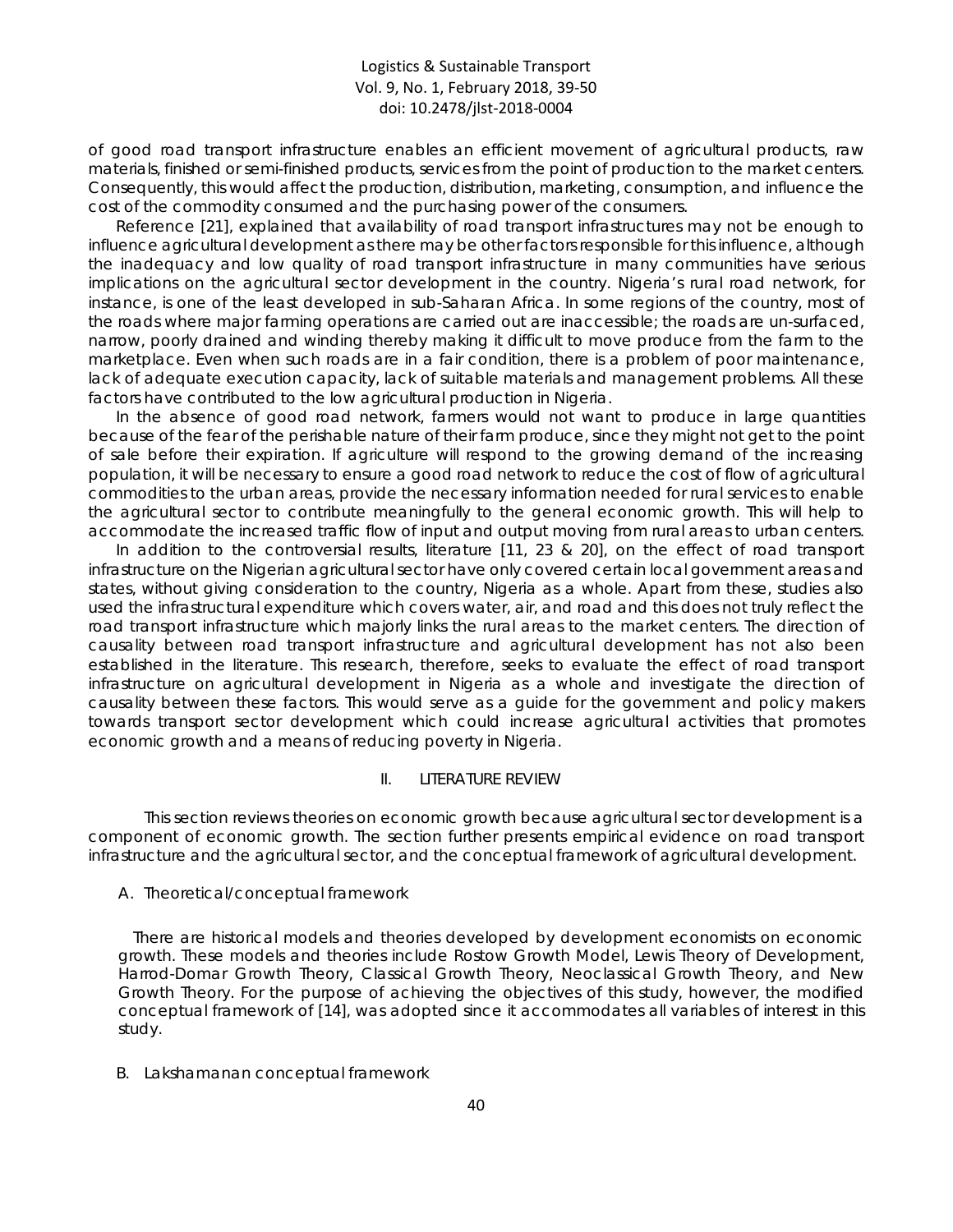The modified framework of [14] is used as a basic framework for this study which seeks to examine the economic benefits of transport infrastructure. Modifying this framework is the agriculture output and transport infrastructure relationship. The diagram below offers one view of the mechanisms and processes underlying the wider economic benefits of transport infrastructure investments. It is a contemporary version of what [23 &17], call 'forward linkages' of transport infrastructure. The lower costs and increased accessibility due to transport improvements modify the marginal costs of transport producers, the households' mobility and demand for goods and services. Such changes ripple through the market mechanisms endogenizing employment, output, and income in the short run. Over time, dynamics, development effects derive from the mechanisms set in motion when transport service improvements activate a variety of interconnected economy-wide processes and yield a range of sectoral, spatial and regional effects, which augment overall productivity.

The lower costs enhanced accessibility due to transport infrastructure and service improvements expand the markets for individual transport-using firms. As such market expansion links the economies of different localities and regions, there is a major consequence in terms of shifting from local and regional autarky to increasing specialization and trade and the resultant upsurge in productivity. Opportunity for exporting and importing goods are enhanced, in turn, opening up several channels of economic effects, both in product and factor markets, in a manner analogous to the results from trade reduction and trade area expansion.

First, the export expansion will lead to higher levels of output, which allow higher sales to cover fixed costs of operation yielding efficiencies as seen in figure 1 below. Second, increasing imports put competitive pressures on local prices. Such pressures lead not only to the removal of monopoly rents but also to improved efficiency. Third, lower transport costs and increased accessibility enlarge the markets for labor and other factor inputs. Firms will likely draw labor from a broader area and with a greater range of attributes improving labor supply and with lower costs. Similar effects in land and other factor markets are likely as transport improvements open up new land for economic activities.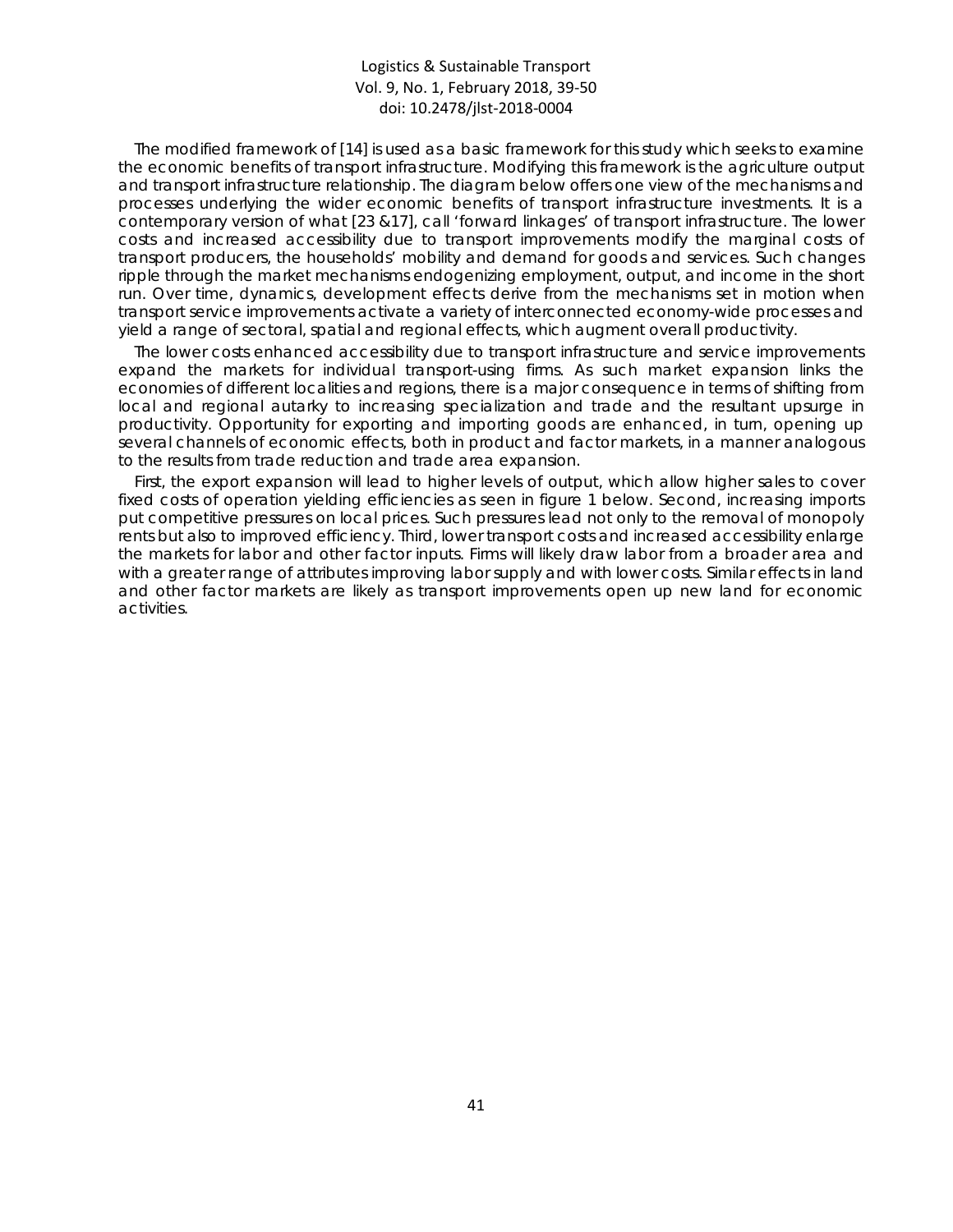

Fig. 1: Road Transport Infrastructure and Agricultural Sector Development Source: Reference [14].

Finally, the diagram suggests that the two mechanisms in the oval boxes, one dealing with innovation and the other with the spatial arrangement in the economy. These two mechanisms create, in the context of transport infrastructure improvements, conditions which enhance economic performance and promote an increase in agricultural output and endogenous growth. Transport improvements can have an endogenous growth effect to the degree they impact the rate of growth of the economy through the creation and commercialization of new knowledge thereby promoting agricultural output and the rate of growth of the economy.

In the contemporary knowledge economy, firms are concerned with the reduction of a new class of costs; adaptive costs, incurred by the firm as it monitors the environment for changes in technology and products identify competitive strategies, and implement such strategies quickly enough to retain or improve market share [7 & 13]. The key notion in this case of spatial proximity is that innovation derives from the Jacobsian Economics [10], or the Economies of Variety [22], and the firms minimize their adaptive costs by participating in the economic network in the activity cluster or agglomeration made possible by transport infrastructure improvements.

Research on imperfect competition and the increasing returns to scale extends to locational analysis and emphasizes the importance of the interaction between transport costs on the one hand and market size and economies of scale on the other. With dropping transport cost and economies of scale, a firm in a location gains a larger market area and dominance, which in turn promotes the concentration of other firms in the same location. This idea of a location with good access to markets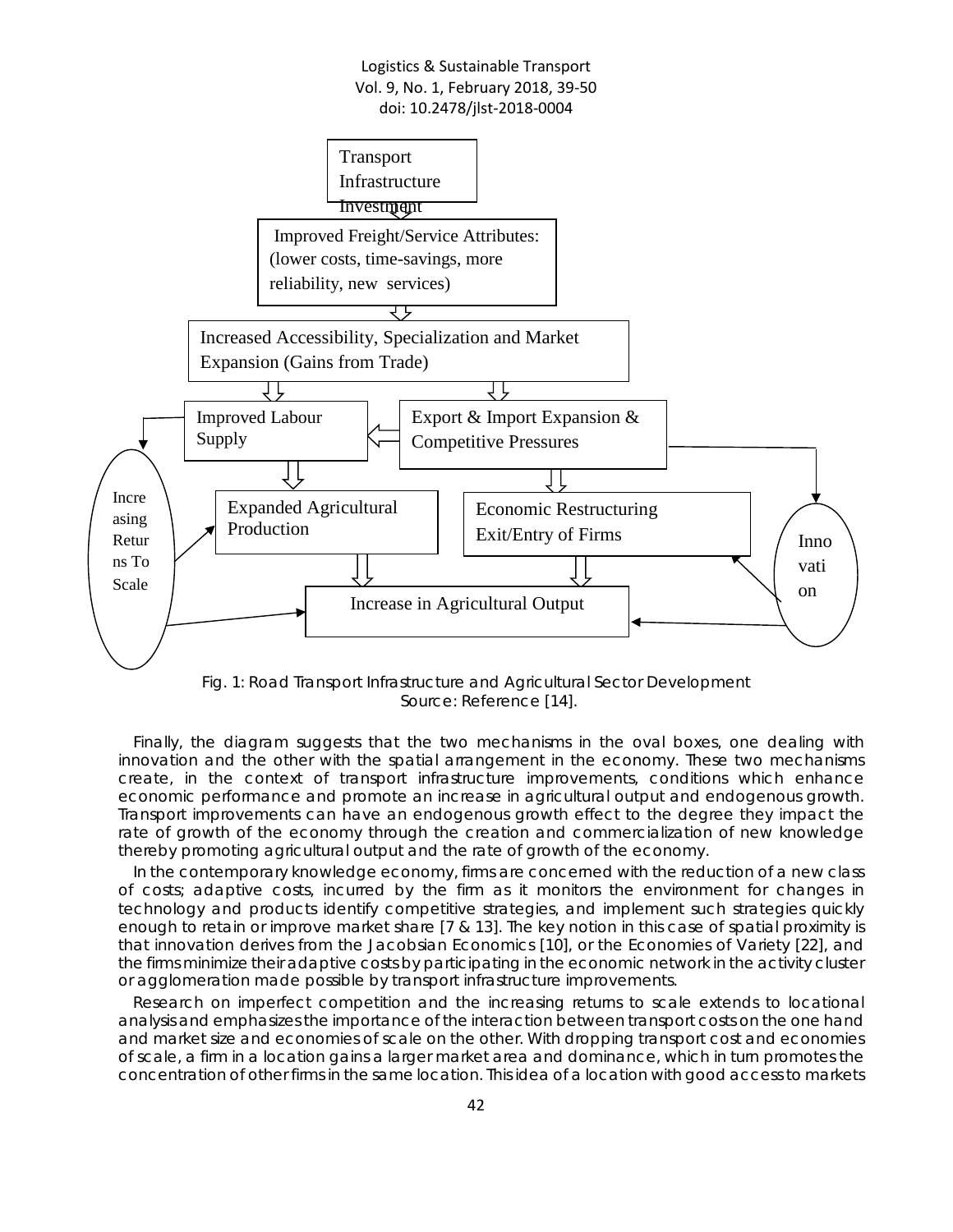and suppliers for one firm improves market and supply access for other producers there, and the process of cumulative causation (where a location becomes more attractive to successive firms as more firms locate) derives from earlier ideas in Economic Geography. The central feature of this theory of agglomeration (as has been noted for a long time in economic geography and regional science) is the presence of external economies of scale in the Marshallian sense [14].

Also, reference [14], posited that different firms clustered in a location experience positive externalities in the form of agglomeration economies, industrial complexes and social networks engaged in untraded interdependencies. In short order, regional specialization develops. Indeed, without increasing returns to scale in the context of transport improvements. It is impossible to account for the observed spatial concentration of firms and regional specialization in regional and national economies.

Reference [12], noted that in contemporary spatial agglomerations of economic activity where there are frequent transactions between suppliers and customers and where high-end business services often accompany goods delivery, the cost of transactions is likely to be lower inside such centers than outside them. Further, some interregional links gain advantages from the existence of increasing returns to transportation and transactions, which may help from transportation and transaction hubs. The notion of density (of economic activities, social opportunities, and transaction options) and economic milieu in such locations as leading to self-reinforcing and cumulative causations effects have been used by [4], cited in [14].

#### *C. Empirical review*

As far as nature is concerned, there are several kinds of infrastructure covering economic, financial, technological, social, agricultural, transport and so on. Amongst these infrastructures, transport plays a dominant role since it is capable of influencing industrial and agricultural sectors contributing to the growth of economies around the world. As a result, there have been many research-based studies on transport infrastructure and economic growth.

Reference [8], examined transport infrastructure and economic growth in Nigeria. Using the Granger causality test and Vector Error Correction Model (VECM) to carry out analysis of the road development variables and GDP, [8], found that no causality exists between transport and economic growth in Nigeria. The VECM result also shows that the road development variables are statistically significant in the determination of economic growth in Nigeria in the long run but, not significant in the short run. The study, therefore, recommended that rather than construct new roads, the government should adequately maintain the existing roads as this will further reduce the cost of transportation of goods and services, thereby reducing poverty and boosting economic growth in Nigeria.

Reference [1], further examined the effects of the transportation system on food marketing and security, as an indicator of economic growth in Nigeria. Reference [1], employed a total of 300 respondents randomly selected and interviewed representing 20% of the total registered food traders within the study area. The analysis of the data obtained was based on simple statistics supported by a series of tables showing percentage distribution of some variable. The study concluded that the inadequacy in transportation facilities, the high cost of transport and high level of wastage due to poor storage and processing facilities in the study area are responsible for the low level of food marketing and security in the area**.**

The agricultural sector, however, is one of the most important sectors of the Nigerian economy dated back to the pre-colonial era and agriculture is largely practiced by the larger population of the country residing in the rural communities. In other words, the level of transport infrastructure in the rural communities is one of the important factors determining agricultural development or growth. Since road transport is the most common network linking the villagers to the market where agricultural products are being sold.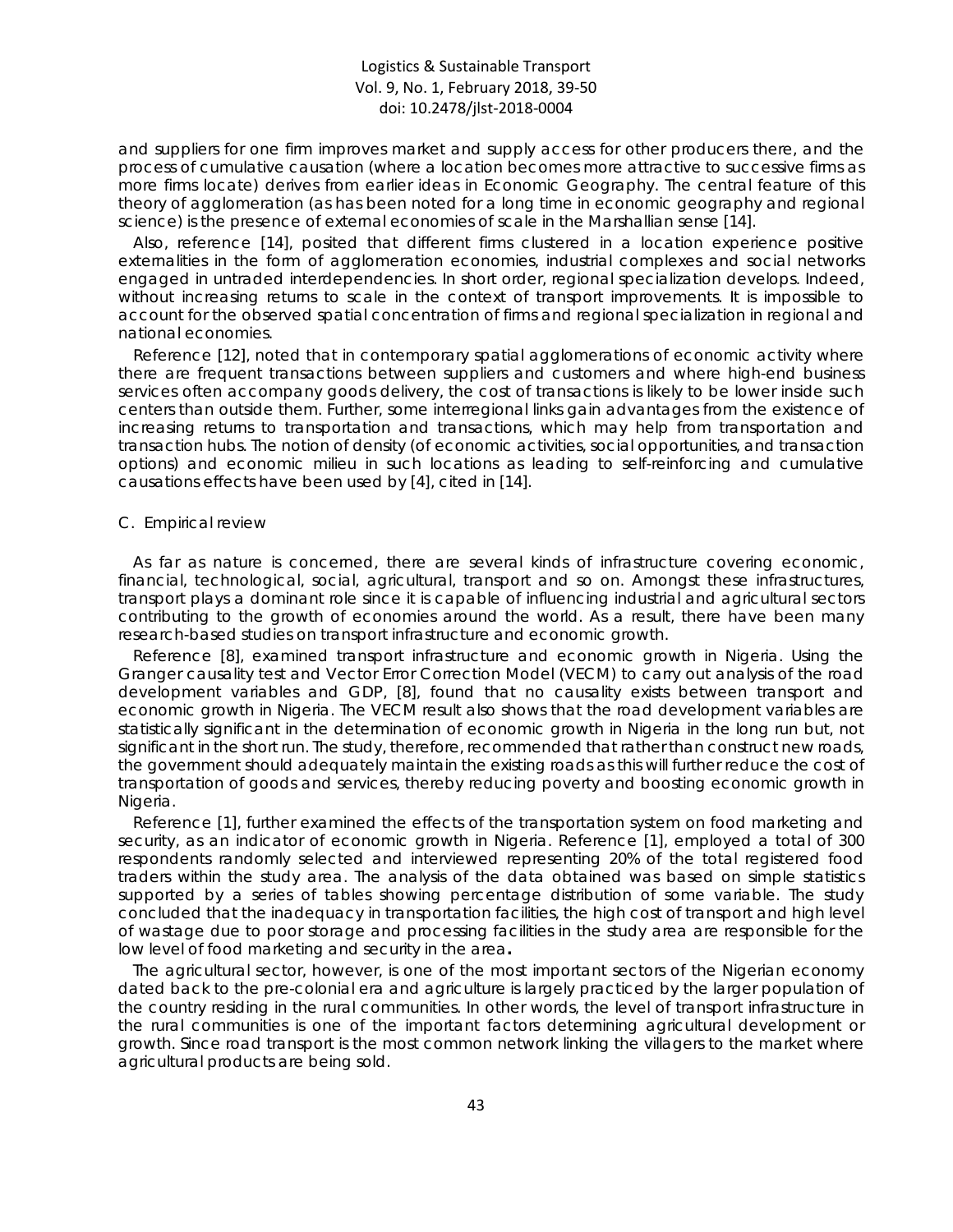Refence [9], examined the effect of road infrastructure on agricultural output. Using household agricultural production and income data from 288 rural dwellers, the study examined the effect of road infrastructural development on agricultural output and income of rural households in Delta State, Nigeria. The results indicated that rural roads have a significant positive effect on agricultural output. They associated the result with the reduction in transportation cost, stimulation of demand for rural labor and improvement of rural income caused by improved rural roads. Road quality instigated a strong positive response to output and income, as a 10% improvement in road quality caused a 12% and 2.2% increase in agricultural output and total household income respectively. The study further explained that road infrastructure promotes inter-sectoral linkages between the agricultural and non-farm sectors thereby enhancing income diversification strategies among rural households. The study, therefore, recommended that a policy thrust that will cut down the distance to markets through investment in transport infrastructure should be pursued vigorously by both the State and local government authorities in collaboration with the private sector, in order to reduce rural poverty, accelerate the process of rural transformation and achieve economic growth.

Reference [18], however, based on previous findings, examined road transportation as a lifeline of the economy in Western Nigeria from the year 1920 to 1952. The method adopted for the study is basically historical, involving the use of primary sources such as archival documents and oral interviews as well as secondary source- material. This study utilized several different datasets to analyze the relationship between transportation costs that households incur to access the nearest market (defined as cities with a population of at least 100,000) and several different measures of welfare. From the analysis of this study, it was shown that road transportation truly acted as an engine of economic change in Western Nigeria. It served as a lifeline of the economy. It transformed the hitherto simple traditional economic setting into something resembling a complex modern economy. Although it facilitated the exploitation of the wealth of the region, it equally created opportunities for indigenous participation in the colonial economy. The study concluded that improving the quality of roads, thereby lowering cost to market, significantly benefits the rural households.

Reference [20], further examined the impact of road transport on agricultural development in Ilorin East L.G.A of Kwara State. It employed the use of both primary and secondary data. Simple random sampling technique was used for the purpose of the study. One hundred and fifty copies of the questionnaire were distributed systematically to the farmers in the study area. Focus group discussion was also used to obtain information on the impact of road transport on rural development as a whole. Descriptive and analytical statistical methods were both employed to analyze the data gathered. The study found out that road transport has both positive and negative impact on agricultural development. However, they stressed that the bad conditions of the road affect the cost of transportation of agricultural produce which in turn affect the rural farmers' income and productivity. This study concluded by suggesting that an improvement in road transport system will lead to increased production by farmers.

Reference [19], also investigated the effects of road transport on agricultural productivity in Ayamelum Local government area of Anambra state. The study employed primary data collected from the structured questionnaires designed and administered to 20 farmers randomly selected from each of the seven communities in the study area. In order to achieve the objectives of the study, the descriptive and graphical methods were used. Results show that road transport has both negative and positive effect on agricultural development.

Similar to developing country such as Nigeria, [5] studied transportation infrastructure and agricultural production in China. This study used cross-sectional data from 83 countries and 30 provinces in China to assess the effect of transportation infrastructure and electricity on agricultural production and productivity. Evidence from both datasets suggested that, in accordance with economic theory, the density of roads and the availability of electricity are significant predictors of production and productivity in agriculture. Results of the analysis suggested that access to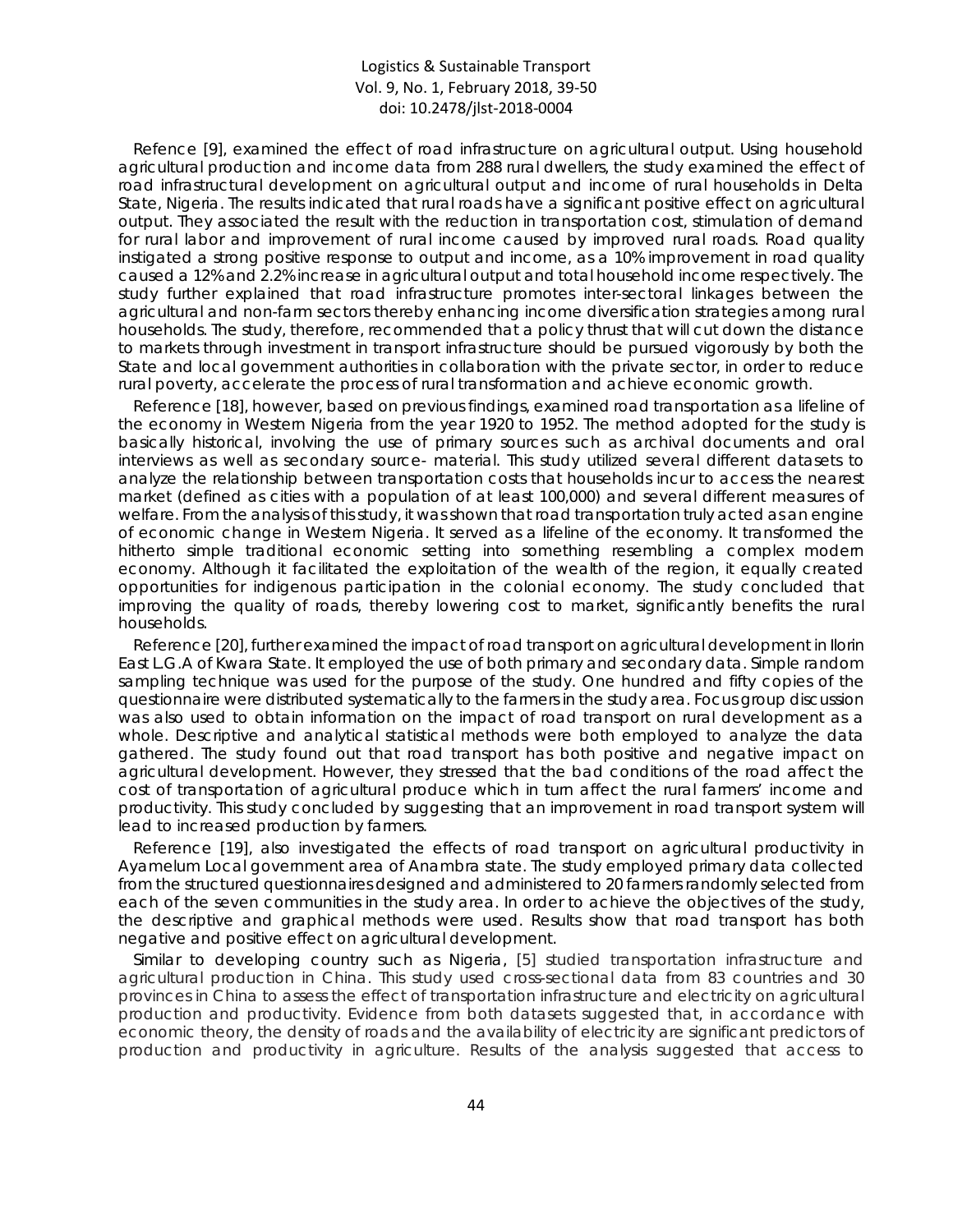transportation infrastructure and electricity will be crucial to the modernization of Chinese agriculture.

Reference [6], also studied agriculture, road and economic development in Uganda. A static general equilibrium model was used to explore the relationships between high transportation costs, low productivity, and the size of the quasi-subsistence sector. They parameterized the model to replicate some key features of the Ugandan data and then performed a series of quantitative experiments. The results suggested that the population in quasi-subsistence agriculture is highly sensitive both to agricultural productivity levels and to transportation costs. The model also suggested positive complementarities between improvements in agricultural productivity and transportation.

#### III. METHODOLOGY

For the purpose of achieving the objectives of this study, the Ordinary Least Square method of data analysis and Granger-Causality Test was adopted. This study employed secondary data of Agricultural output proxy by GDP of the agricultural sector, Road Transport Infrastructure proxy by the length of paved road per square kilometer of the area, Export and Capital for analysis. The data utilized were obtained from the publications of Central Bank of Nigeria [3], and National Bureau of statistics [16], Statistical Bulletins.

#### *A. Model specification*

In order to investigate the effect of road transport infrastructure and agricultural sector development, the conceptual framework developed by [14], was adopted and it is stated as follows:

Y= f (RT, EX, K) ----------------------------------------------------------------------------- (1)

The model is modified in simple implicit form as follows:

Let  $Y = AG$ 

AG= f (RT, EX, K) -------------------------------------------------------------------------- (2)

This can be expressed in econometric form as:

AG= β0+ β1 RT+ β<sup>2</sup> EX+ β3 K+U---------------------------------------------------------- (3)

Where;

AG = Agricultural output proxy by GDP of agricultural sector

RT= Road Transport Infrastructure proxy by the length of paved road per square kilometer of area.

EX= Export

K= Capital

U= Error term

 $β<sub>0</sub> = Constant intercept$ 

 $β_1 β_2 β_3 = Co\text{-efficient of associated variables}$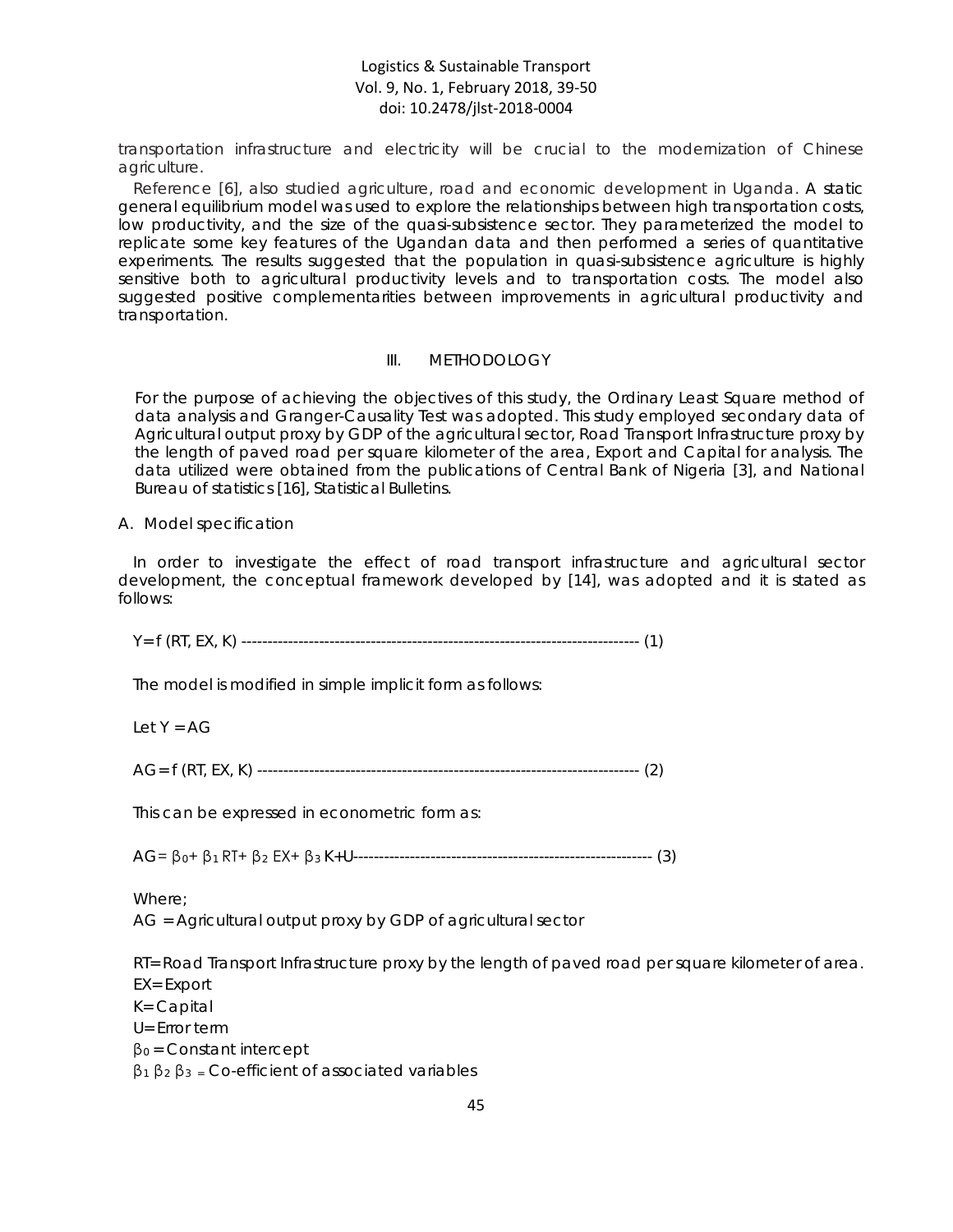*B. A prior expectation*

 $β<sub>1</sub> > 0$ : positive relationship

 $β<sub>2</sub> > 0$ : positive relationship

 $\beta_3 > 0$ : positive relationship

Hypothesis

Ho:  $\beta_1 = 0$  {Road Transport infrastructure has no relationship with agricultural output}

H1:  $\beta_1 \neq 0$  {Road Transport infrastructure has a relationship with agricultural output}

## *C. Description/measurement of variables*

i. Road Transport Infrastructure: This is proxy by the length of paved road per square kilometer of area.

ii. Export: This is a function of international trade whereby goods and services are shipped out of the port of a country. This means shipping of goods and services out of the port of a country. iii. Capital: This can be financial assets or the financial value of assets, such as cash. It can also be factories, machinery and equipment owned by a business and used in production. It is more durable and is used to generate wealth through investment. This is proxy by gross capital fixed formation.

## IV. RESULTS

This section presents the data analysis and interpretation. This includes the empirical analysis which estimates the effect of road transport infrastructure on agricultural sector development using the OLS method; and the Granger causality test which checks the existence and the direction of causality between the variables.

## *A. Empirical Analysis of the Effect of Road Transport Infrastructure on Agricultural Sector Development*

This section shows the effect of the road transport infrastructure on agricultural development from 1985 to 2014. Table 1 below reveals the result of the analysis.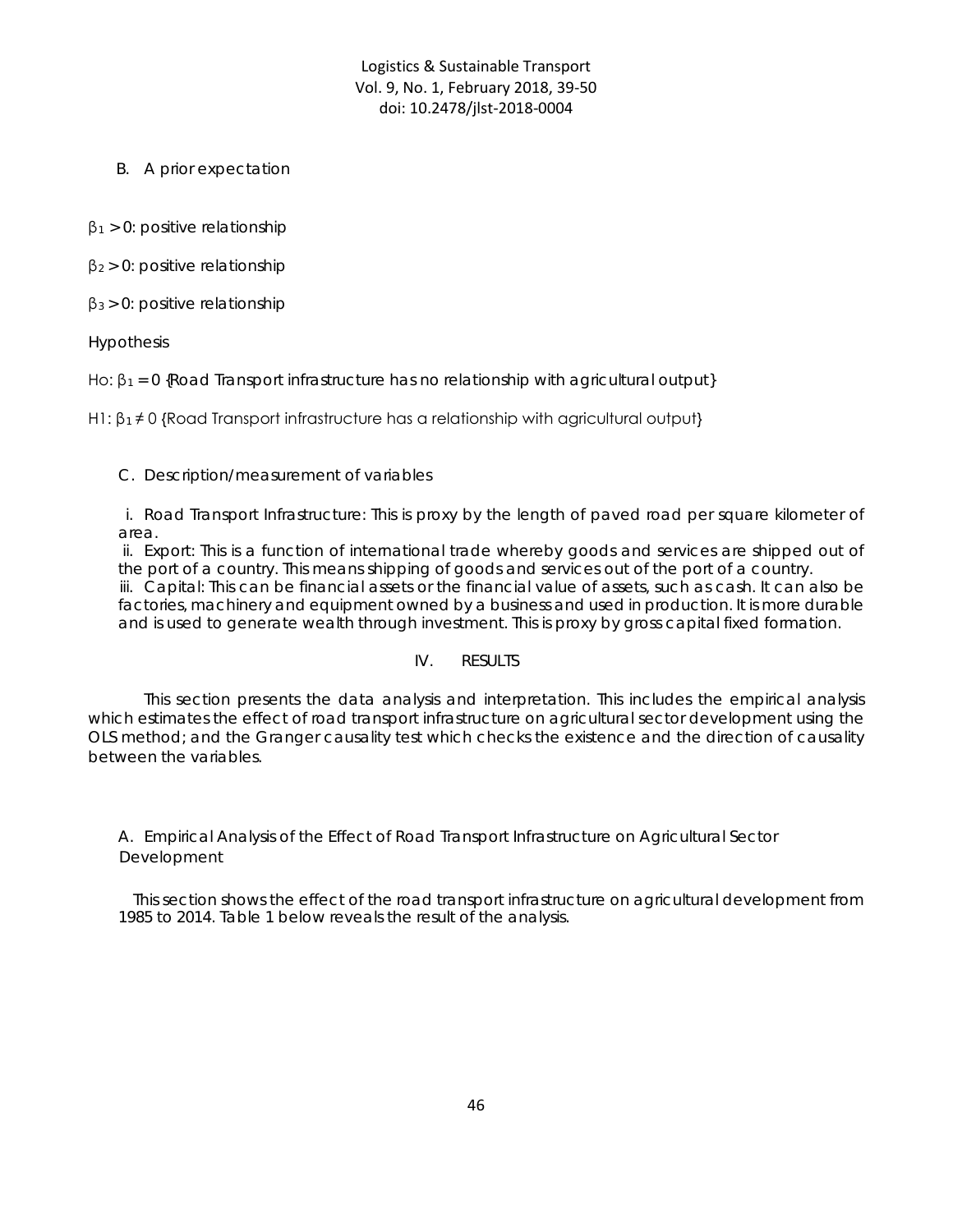|  |  | Table 1. Ordinary Least Squares Regression Result |  |
|--|--|---------------------------------------------------|--|
|--|--|---------------------------------------------------|--|

| Variables                                                   | Coefficient | Standard Error | Probability |  |  |
|-------------------------------------------------------------|-------------|----------------|-------------|--|--|
| Intercept                                                   | -9.380694   | 4.782099       | 0.0606      |  |  |
| <b>LRT</b>                                                  | 1.011285**  | 0.463138       | 0.0382      |  |  |
| <b>LCAP</b>                                                 | 0.157905    | 0.100937       | 0.1298      |  |  |
| LEX                                                         | 0.595798*** | 0.112401       | 0.0000      |  |  |
| R-squared = $0.984769$                                      |             |                |             |  |  |
| Adjusted R-squared = $0.983011$                             |             |                |             |  |  |
| $F-statistics = 560.3371$                                   |             |                |             |  |  |
| Prob (F-statistic) = $0.000000$                             |             |                |             |  |  |
| Durbin Watson = $1.670963$                                  |             |                |             |  |  |
| ***, ** indicates 1%, 5% level of significance respectively |             |                |             |  |  |

Source: Authors computation, 2017

#### *B. Model Estimation*

|                    |        | LAO = $-9.380694 + 1.011285LRT + 0.157905LCAP + 0.595798LEX + U$ |        |
|--------------------|--------|------------------------------------------------------------------|--------|
| $S.E = (4.78)$     | (0.46) | (0.10)                                                           | (0.11) |
| $T-test = (-1.96)$ | (2.18) | (1.560                                                           | (5.30) |

#### *C. Interpretation of Results*

The independent variables (road transport infrastructure (LRT), export (LEX) and capital (LCAP) in the model explained 98.3% total variation in the dependent variable (agricultural sector development). The value of F-statistic is reasonably high and statistically significant at 1% level of significance, thus, the model is significant. The value of the Durbin Watson is approximately 2, implying that there is no serial autocorrelation problem.

The coefficient of capital (LCAP) is positive but statistically insignificant at 5% level of significance. The positive sign exhibited by the coefficient of capital indicates that when capital increases, agricultural output is expected to increase. Furthermore, a percentage change in the capital will result in 15.7% increase in agricultural sector development.

The coefficient of export (LEX) is positive and statistically significant at 1% significance level. The positive sign shows that when there is an increase in export, agricultural output is expected to increase. Furthermore, a percentage change in export will result in 59.6% increase in agricultural sector development.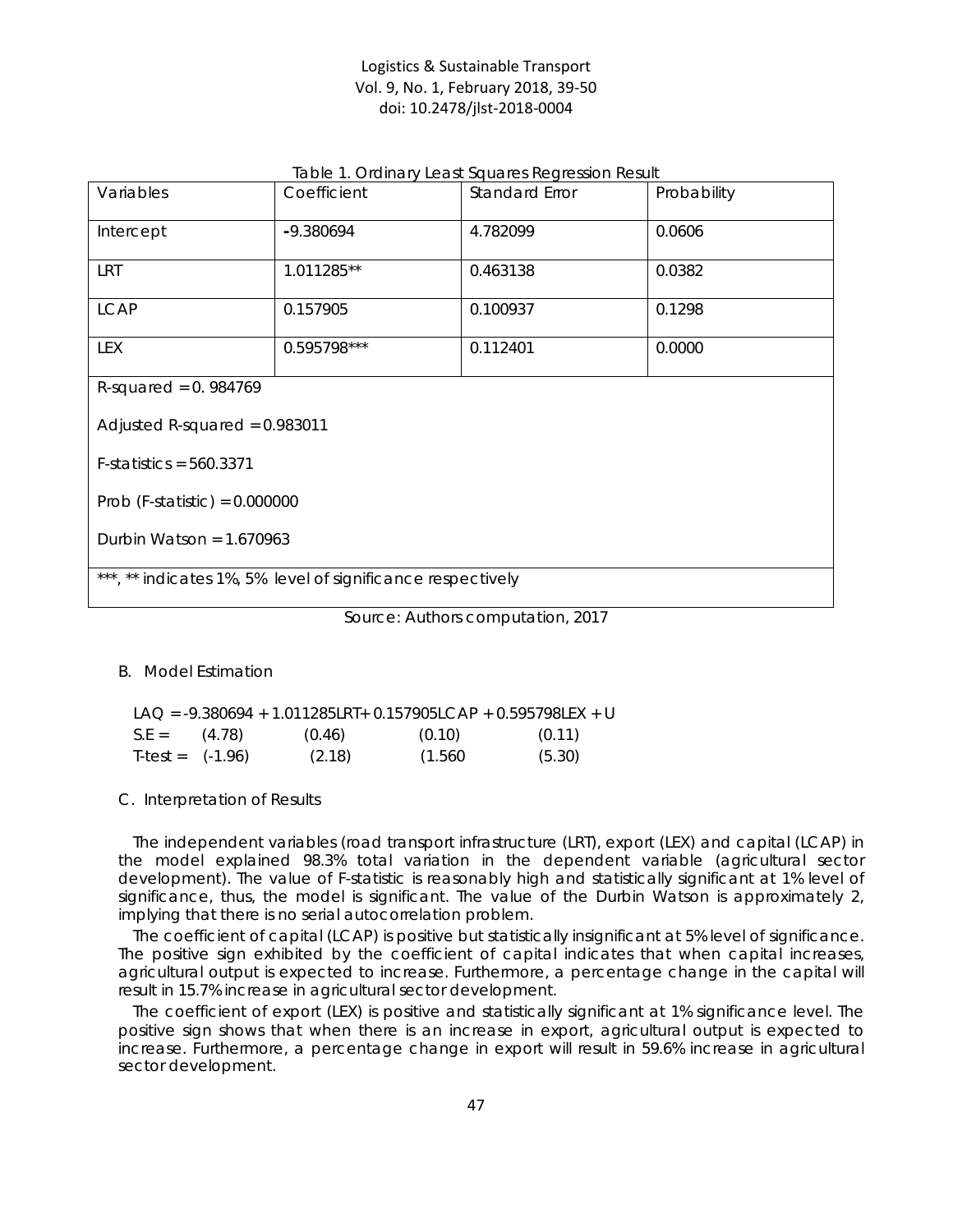The coefficient of road transport infrastructure (LRT) is positively signed and statistically significant at 5% significance level. The positive sign shows that when there is an increase in road transport infrastructure, agricultural output is expected to increase. Furthermore, a percentage change in road transport infrastructure will result in 101% increase in agricultural sector development.

#### *D. Causality Test*

This section shows whether there is a causal relationship between road transport infrastructure and agricultural sector development.

#### *E. Interpretation of Results*

From the table below, the result shows the existence of unidirectional causality from agricultural output to road transport infrastructure. Meaning that agricultural output granger causes road transport infrastructure.

### *F. Pairwise Granger Causality Tests*

#### Table 2: Granger Causality Test Results of LRT and LAQ

| <b>Null Hypothesis</b>         | Obs | F-statistic | Prob   |
|--------------------------------|-----|-------------|--------|
| LRT does not Granger cause LAQ | 32  | 0.34994     | 0.7079 |
| LAQ does not Granger cause LRT |     | 4.69807     | 0.0177 |

Source: Authors computation, 2017.

#### V. SUMMARY, CONCLUSION AND POLICY RECOMMENDATIONS

This section presents the summary, conclusion and policy recommendations for the effect of road transport infrastructure on agricultural sector development in Nigeria. It is divided into subsections.

#### *A. Summary*

This study examines the effect of road transport infrastructure on agricultural sector development from 1985 to 2014. The study used secondary annual time series data on the following variables; agricultural sector development, road transport infrastructure (LRT), exports (LEX) and capital (LCAP). The data of all variables were obtained from the Central Bank (2013) and National Bureau of Statistics (2013) statistical bulletins. The data collected were analyzed using granger casualty test and ordinary least square method. The findings of the result revealed that the coefficient of road transport infrastructure is positive and statistically significant at 5% level on agricultural sector development. The positive sign of road transport infrastructure indicates a direct relationship between road transport infrastructure and agricultural sector development which conforms to the conceptual framework by Lakshamanan (2007) adopted in this study. The result also reveals the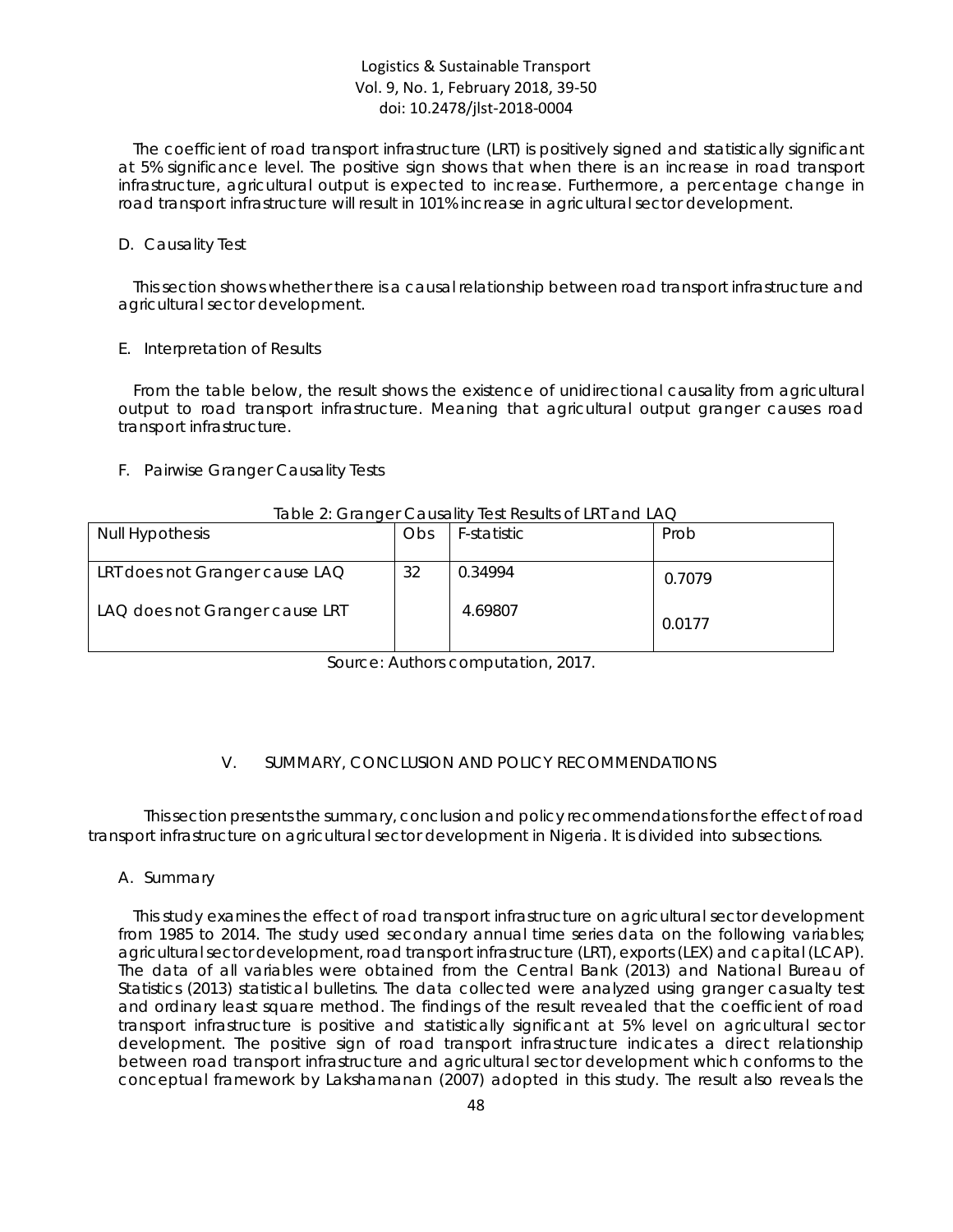existence of unidirectional causality from agricultural sector development to road transport infrastructure.

## *B. Conclusion*

The study concludes that road transport infrastructure has a statistically significant positive effect or influence on agricultural sector development in Nigeria. The trend of agricultural sector development and road transport infrastructure has shown an upward movement over the years but started to decrease in a recent year, this could be a result of situations whereby people collect money for construction of new roads but they failed to construct them.

## *C. Policy Recommendations*

Based on the above-mentioned results, the study, therefore, recommends the following policies;

- 1. Policymakers should ensure that when contracts are being awarded to people for construction of new roads, certain regulations which ensure that the project is carried out are being put in place in order to ensure that the government is not wasting capital on abandoned projects thereby altering the agricultural sector development.
- 2. Policymakers should also ensure adequate maintenance of the existing roads as this will further reduce the cost of transportation of goods and services, thereby increasing the output of the agricultural sector and boosting economic growth in Nigeria.

## REFERENCES

- 1. A. O. Ajiboye, (2009). The Effects of Transportation System on Food Marketing and Security in Nigeria. *Transport Management Technology, School of Entrepreneurship and Management Technology, Federal University of Technology, Minna, Nigeria.* PP. 1-14.
- 2. A. O. Ajiboye and O. Afolayan (2009) The Impact of Transportation on Agricultural Production in a Developing Country: A case of kola nut production in Nigeria. *International Journal of Agricultural Economics and Rural Development*, pp49-57.
- *3.* CBN (2013). CBN Statistical Bulletin, *Abuja, Nigeria.*
- *4.* A. Ciccone and R. E. Hall (1996) Productivity and the Density of Economic Activity. The American Economic Review. 86(1), Pp55-69
- 5. F. Felloni, T. Wahl, P. Wandschneider, and J. Gilbert, (2001). Infrastructure and Agricultural Production: Cross-Country Evidence and Implications for China. *TWP-2001-103*: PP. 1-23.
- 6. D. Gollin, and R. Rogerson, (2010). Agriculture, Roads and Economic Development in Uganda.
- 7. J. Hage, and C. Alter, (1997) A Typology of Interorganizational Relationships and Networks. In: Hillingsworth J. R. & R. Boyer Contemporary Capitalism. New York: Cambridge University Press, Pp91 – 126.
- 8. A. Ighodaro, (2009). Transport Infrastructure and Economic Growth in Nigeria. *Journal of Research in National Development,* Vol.7 (2): PP. 1-12.
- 9. O. Inoni, and E. Omotor, (2009). Effects of Road Infrastructure on Agricultural Output and Income of Rural Households in Delta state, Nigeria. *Agricultural Tropicalet Subtropical,* Vol.42 (2): PP. 90- 97.
- 10. J. Jacobs, (1969) The Economy of Cities. New York: Random House